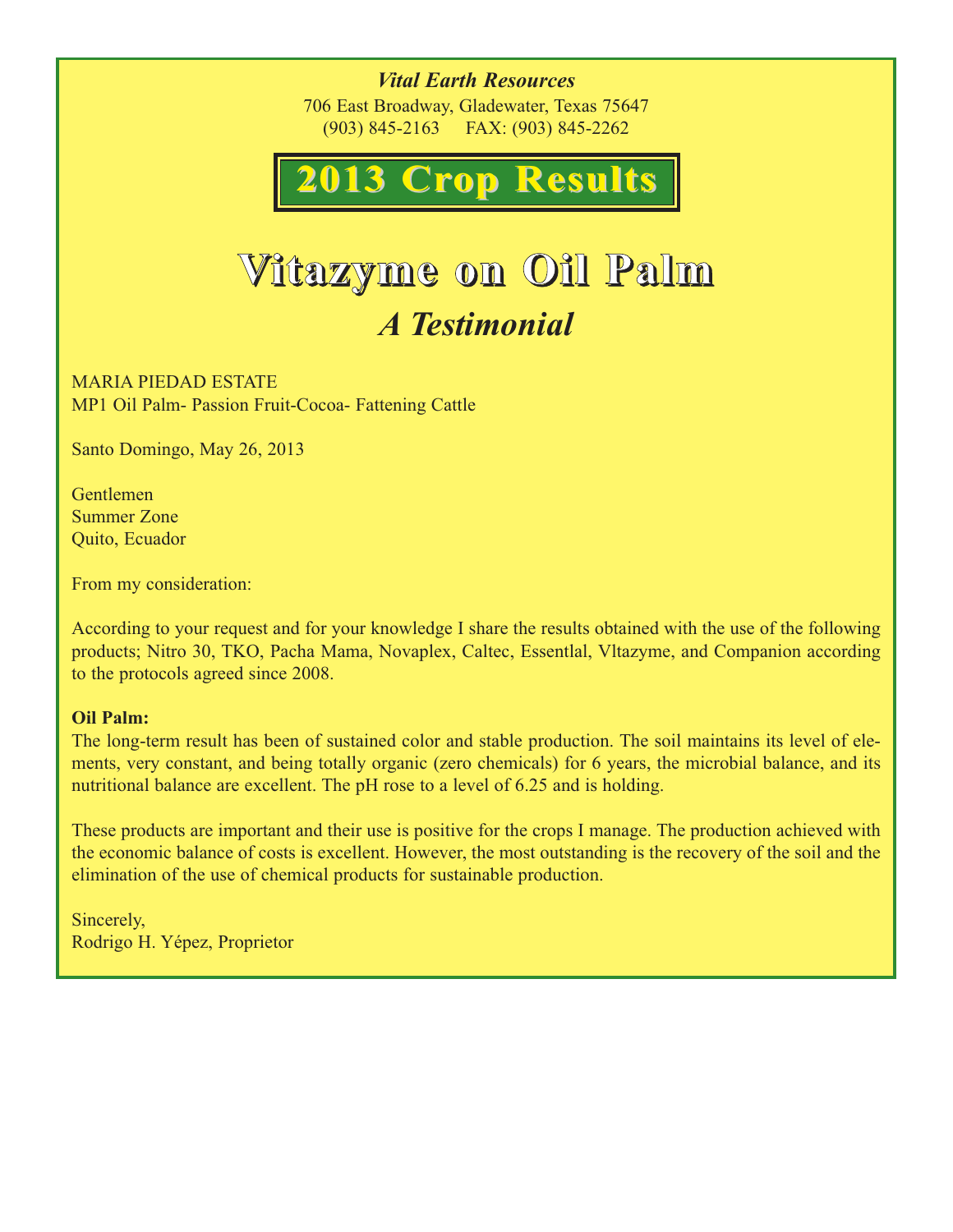*Vital Earth Resources* 706 East Broadway, Gladewater, Texas 75647 (903) 845-2163 FAX: (903) 845-2262



# **Vitazyme on Oil Palm** *A Testimonial*

MARIA PIEDAD ESTATE MP1 Oil Palm, Fattening Cattle - Matamba MP2 Maracuyá – Monterrey

Santo Domingo, February 16, 2010

Gentlemen Summer Zone Quito, Ecuador

From my consideration:

For your knowledge I submit the results obtained after the applications made with the following products: Pacha Mama, Novaplex, Nitro30, Caltec, TKO, Vitazyme, Essential, and Companion in the conditions, regulations and amounts agreed for the oil palm and passion fruit crops, during the period Feb-2008 and Feb-2010.

#### **Oil Palm:**

The immediate result was that the plants visually changed in a positive way in about 5 weeks, especially their color, from a light yellowish green to a dark, glossy green. The long-term result has been sustained color and a 20% increase in production. Plants show significant energy.

The soil has maintained a stable level of elements, the natural balance of micro-organisms and bacteria has allowed an almost total reduction of insecticides, the pH has remained stable and has improved to a very efficient level of 6.3. Chemical fertilization has not been necessary.

The use of these products is positive; for the production, the economic part, but above all the recovery of the soil to a more friendly and natural state with the environment.

Sincerely, Rodrigo H. Yépez, Proprietor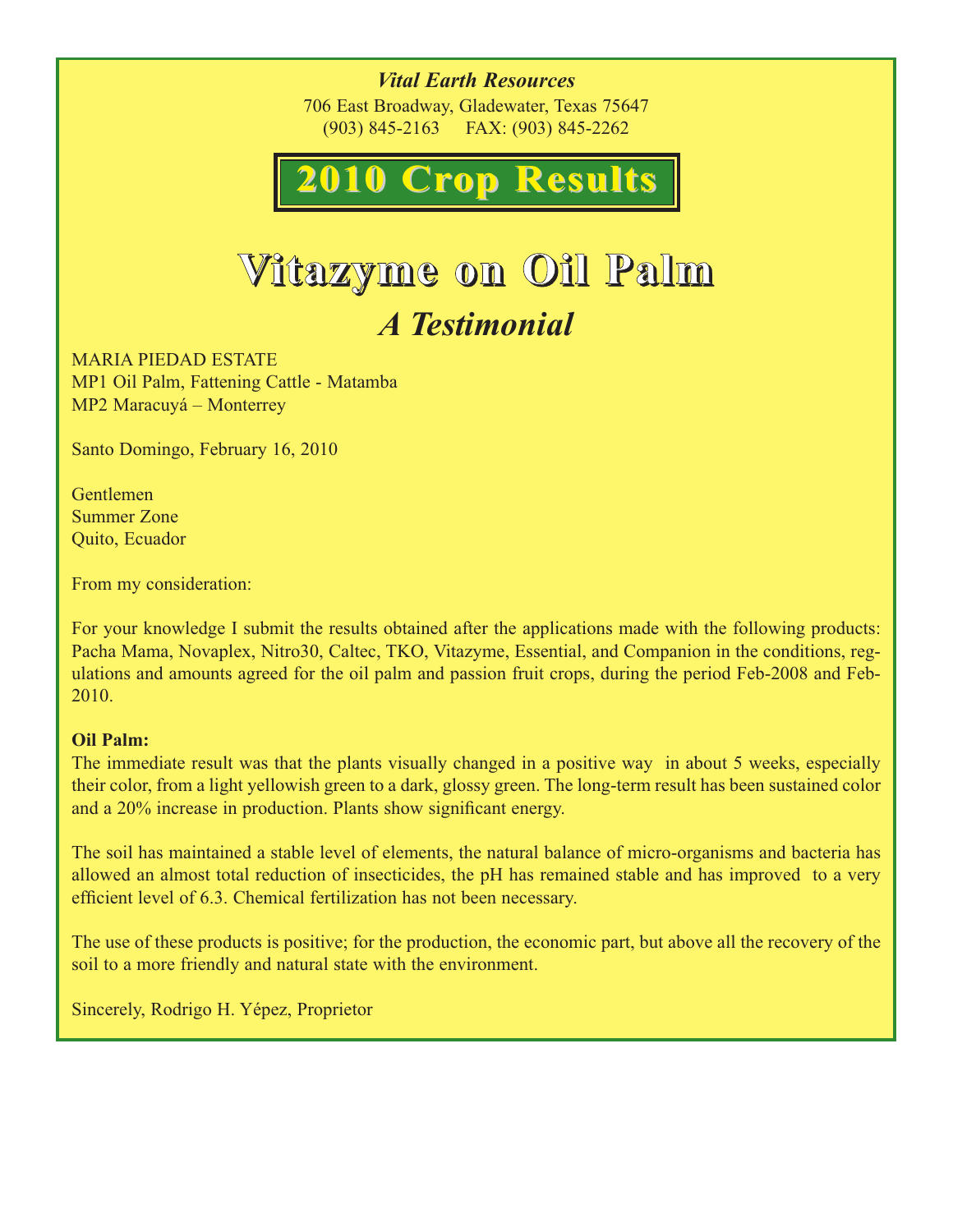### **Vital Earth Resources**

706 East Broadway, Gladewater, Texas 75647  $(903)$  845-2163 FAX: (903) 845-2262

# 2004 Crop Results

# **Vitazyme on Oil Palm (Nursery Plants)**

## Asociacion Nacional de Cultivadores de Palma Africana (ANCUPA)

Researcher. Ing. Francisco Chavez M. Domingo, Ecuador

Soil type: unknown

ANCUPA Experimental Station, Santo Location: Variety: African oil palm, hybrid cv.

Planting time: 2003

**Experimental design:** A variety of biostimulant materials were evaluated in an oil palm plantation nursery to evaluate their effects on oil palm seedling rooting, and then their potential to improve early growth and reduce the time to field planting. Only results for Vitazyme will be reported in this summary.

1. Control

#### 2. Vitazyme

Fertilization: unknown

Vitazyme application: 3 cc per plant, diluted in water, sprayed in a 1 meter radius around the plant at trial initiation in May and June

Root and growth results: During 2003, at initiation of the oil palm seedling study, the oil palm seedlings were analyzed for root number, weight, and percent dry matter. This process was repeated in July and again sometime later.

#### **Root Weight\***

| Root wet weight, g |                |                 |                                   | Root dry weight, g |                 |                              |  |
|--------------------|----------------|-----------------|-----------------------------------|--------------------|-----------------|------------------------------|--|
| Treatment          | <b>Initial</b> | Eval. 1         | Eval. 2                           | <b>Initial</b>     | Eval. 1         | Eval. 2                      |  |
| Vitazyme           | 72.70          |                 | 90.90 $(+25\%)$ 178.07 $(+145\%)$ | 23.07              | $37.25 (+61\%)$ | $60.87 (+164\%)$             |  |
| Control            | 61.40          | $68.90 (+12\%)$ | 50.45 $(-18\%)$                   | 17.62              |                 | $26.85 (+52\%)$ 15.40 (-13%) |  |

\*Methodology for this determination is not known.

### Overall increase in root wet weight: 145% Overall increase in root dry weight: 164%

### **Root Number\***

| <b>Primary root number</b>                        |                                                                    |               |                | Secondary root number              |         |         |                           |  |
|---------------------------------------------------|--------------------------------------------------------------------|---------------|----------------|------------------------------------|---------|---------|---------------------------|--|
| <b>Total Roots</b>                                |                                                                    |               |                |                                    |         |         |                           |  |
| <b>Treatment</b>                                  | Eval. 1<br><b>Initial</b>                                          | Eval. 2       | <b>Initial</b> | Eval. 1                            | Eval. 2 | Initial | Eval. 2                   |  |
| Vitazyme                                          | 7.75 10.50 $(+35\%)$ 10.00 $(+29\%)$<br>[Eval. 1 vs. Eval. 2  -5%] |               |                | $32.50$ 69.50 (+114%) 64.75 (+99%) |         |         | 40.25 74.75 $(+86\%)$     |  |
| Control                                           | $7.50 \quad 5.75 \; (-23\%)$<br>[Eval. 1 vs. Eval. 2  -22%]        | $4.50(-40\%)$ | 39.00          | $32.50(-17\%)$ $30.75(-21\%)$      |         |         | $46.50$ $35.25$ $(-24\%)$ |  |
| *Methodology for this determination is not known. |                                                                    |               |                |                                    |         |         |                           |  |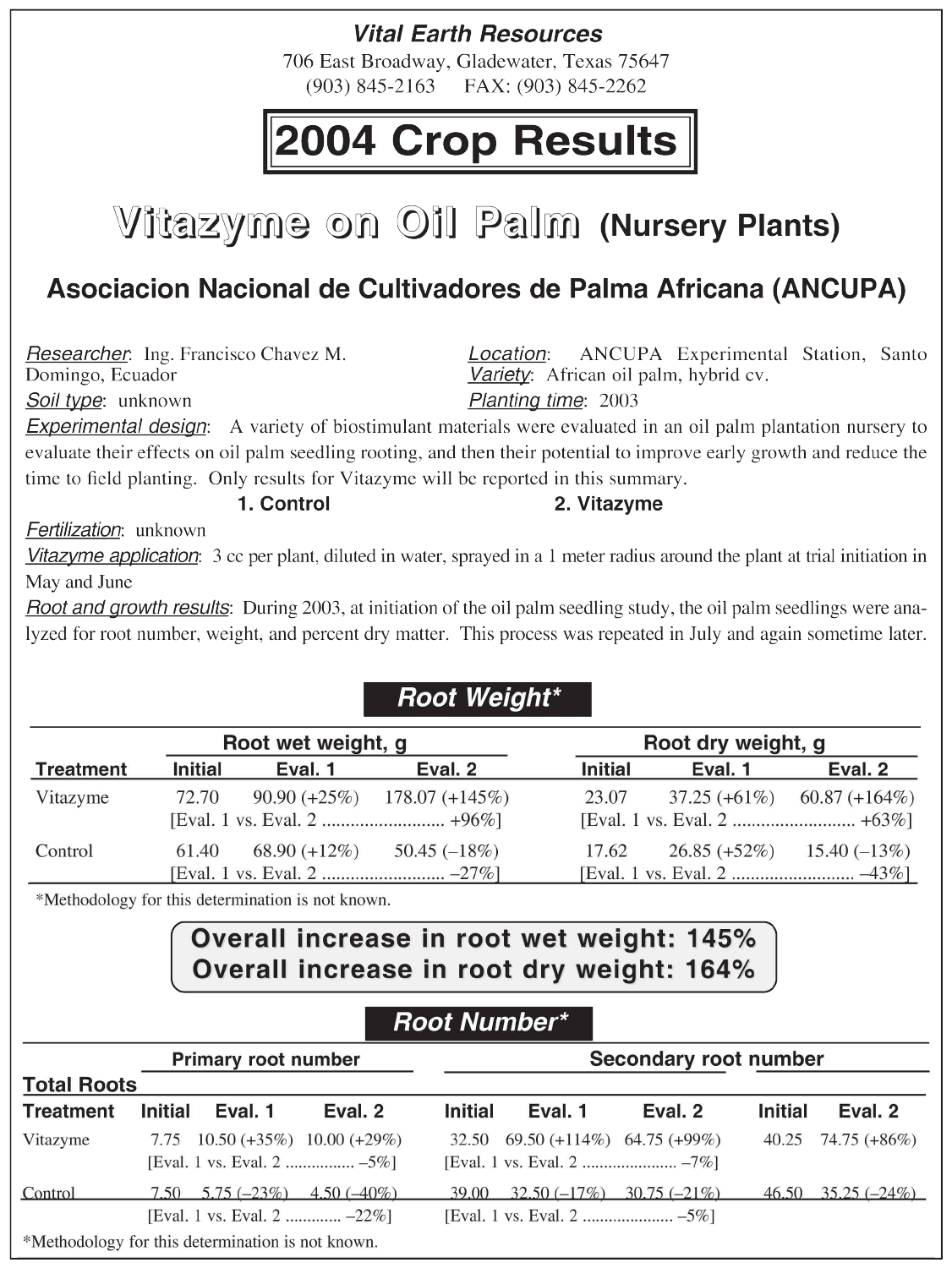Increase in primary root number: 29% Increase in secondary root number: 99% Overall increase in root number: 86%

### **Root Dry Matter**

|                  | Dry matter in roots, % |                 |                 |  |  |
|------------------|------------------------|-----------------|-----------------|--|--|
| <b>Treatment</b> | <b>Initial</b>         | Eval. 1         | Eval. 2         |  |  |
| Vitazyme         | 37.73                  | 40.98 $(+29\%)$ | 57.50 $(+81\%)$ |  |  |
| Control          | 28.70                  | $38.97 (+36%)$  | 24.50 $(-15\%)$ |  |  |

#### Overall increase in root dry matter percentage: 81%

**Conclusions:** Vitazyme had a profound positive effect on the growth and development of young oil palm plants in this ANCUPA nursery trial in Ecuador. Both wet and dry root weights were increased during both the first and second growth intervals, but especially during the second period. Overall weight increases were 145% (wet) and 164% (dry). The untreated control, on the other hand, actually experienced root weight reductions for the same period, of  $-18\%$  (wet) and  $-13\%$  (dry).

Root number responded excellently to Vitazyme as well, especially the smaller, finer, secondary roots. Primary roots increased by 29% over the test period, while secondary roots increased by 99%, giving a total increase of 86%. At the same time, the untreated control lost root numbers, losing 22% of the primary roots and 5% of the secondary roots.

The percentage of dry matter in the roots increased markedly with Vitazyme, rising from 31.73 to 57.50% over the test period, at the same time that the percentage of dry matter in the roots of the untreated control dropped from  $28.70\%$  to  $24.50\%$ .

Vitazyme is clearly a very effective root growth enhancer for young oil palm plants. Three other treatments among the sixteen in this study also performed quite well, but Vitazyme was overall the most consistent performer of all products tested.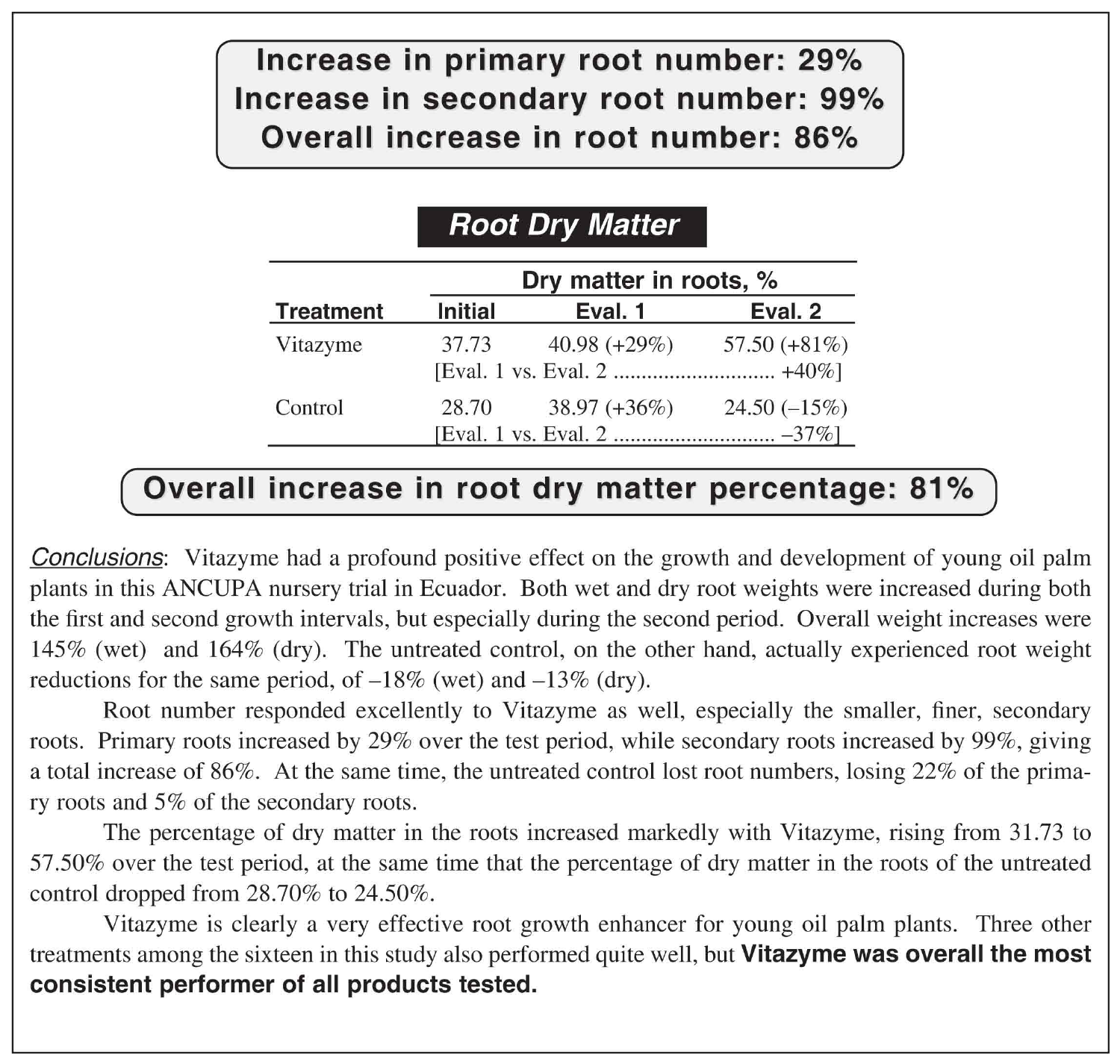*Vital Earth Resources* 706 East Broadway, Gladewater, Texas 75647 (903) 845-2163 FAX: (903) 845-2262

# **2003 Crop Results**

**Vitazyme on Oil Palm** *(Nursery Stock (Nursery Stock)*

# **Nigerian Institute for Oil Palm Research**

*Researchers*: S,N. Utulu, Ph.D., and M.M. Ugbah, Ph.D. *Research Organization*: NIFOR, Benin City, Nigeria *Variety*: oil palm (unknown) *Planting date*: April, 2002 *Soil type*: Kulfo sand (2.5% clay, 3.0% silt, 94.5% sand) *Pot size*: 30 x 35 cm poly bags

*Experimental design*: Poly bags were spaced in a 45 x 45 cm pattern in the NIFOR palm nursery, laid out in a 3 x 2 factorial, randomized complete block design having four replicates. Twelve sprouted palm seeds were used for each plot in a 30 plot area. Two fertilizers were used, and shredded bunch refuse was placed on the pot surfaces a day after planting. The treatments were as follows:

| <b>Treatment</b> | Nutripak <sup>1</sup> | Rustica <sup>2</sup> | Vitazyme <sup>3</sup> |
|------------------|-----------------------|----------------------|-----------------------|
|                  |                       |                      |                       |
|                  |                       |                      |                       |
|                  |                       |                      |                       |
|                  |                       |                      |                       |
|                  |                       |                      |                       |
|                  |                       |                      |                       |

<sup>1</sup>A 3-year time-release packet of 57 g of a 12-4-12 N-P<sub>2</sub>0<sub>5</sub>-K<sub>2</sub>O formulation; applied at pot filling 5 cm below the surface.

<sup>2</sup>A 12-12-17-2 formulation of N-P<sub>2</sub>O<sub>5</sub>-K<sub>2</sub>O-Mg at 42 g per seedling, split equally at 2, 5, and 8 months after planting.

3 A 0.5 liter per seedling dosage of a dilute solution applied at 0.91 liter/ha at 2 months after planting, and at 1.40 liters at 5 and 8 months after planting. These were made 1 to 2 days after the fertilizer applications.

#### *Fertilizer treatment*: see above

#### *Vitazyme application*: see above

*Growth results*: At 2, 6, 9, and 12 months after planting, measurements were made of plant height, leaf number, stem girth, and leaf area. At the termination of the experiment in April of 2003, fresh plant weight and the num-

|                                                           |               |               | <b>Leaf Area</b> |                 |                              |  |  |
|-----------------------------------------------------------|---------------|---------------|------------------|-----------------|------------------------------|--|--|
| <b>Treatment</b>                                          | Leaf area*    | Change**      | 2500             | Leaf            | <b>Z</b> No Vitazyme         |  |  |
|                                                           | $\text{cm}^2$ | $\text{cm}^2$ | 2000             | area,           | $\blacksquare$ Plus Vitazyme |  |  |
| 1. Control                                                | 1291          |               |                  | $\text{cm}^2$   |                              |  |  |
| 2. Vitazyme only                                          | 1486          | $195 (+15%)$  | 1500             |                 |                              |  |  |
| 3. Nutripak only                                          | 1280          |               |                  |                 |                              |  |  |
| 4. Nutripak + Vita                                        | 1725          | 445 $(+35\%)$ | 1000             |                 |                              |  |  |
| 5. Rustica only                                           | 2003          |               |                  |                 |                              |  |  |
| 6. Rustica + Vita                                         | 2008          | $5(0\%)$      | 500              |                 |                              |  |  |
| *Levels of significance arenot known.                     |               |               |                  |                 |                              |  |  |
| **The changes compare a treatment to its appropriate con- |               |               |                  |                 |                              |  |  |
| trol: Treatment 1 vs $2$ , $3$ vs $4$ , and $5$ vs $6$ .  |               |               | Control          | <b>Nutripak</b> | Rustica                      |  |  |